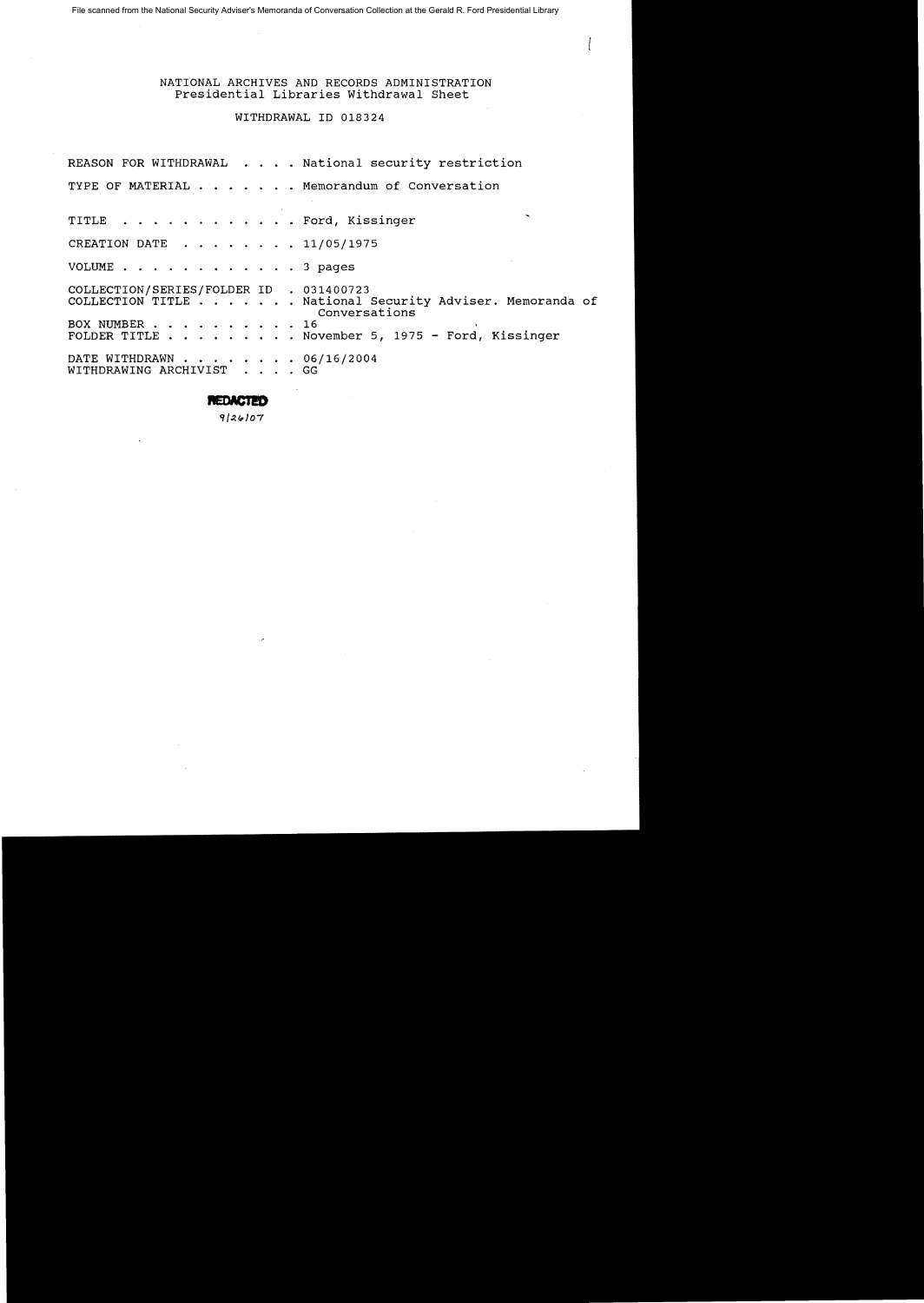MEMORANDUM )

THE WHITE HOUSE

WASHINGTON **WITH PORTIONS EXEMPTED** 

8ECRET/NODIS/XGDS

---\_.\_-----------------....

MEMORANDUM OF CONVERSATION

PARTICIPANTS: THE PRESIDENT

*AV.6T-7:1.***,-".,** &tt.t.c I1.LsJ *111I/D'"*  W del NARADATE 11/3/08

**IDIECLASSIFIED • E.O. 12958 SEC. 3.6** 

E.O. 12858 SEC. 1.5<br>CIA LUL 9/26/07

Dr. Henry A. Kissinger, Secretary of State and Assistant to the President for National Security Affairs

Lt. General Brent Scowcroft, Deputy Assistant to the President for National Security Affairs

DATE & TIME: Wednesday - November 5, 1975

10:00 a. m.

PLACE: The Oval Office

Kissinger: The leaking is getting vicious.

President: I have told everyone not to say anything. I answered the questions at the press conference. I am catching hell, but I'm convinced I'm right and that things will be coming out right in the end. If we keep our cool, it will work out.

Kissinger: I have told my people to keep quiet and I am not talking to anyone.

President: The press think they have a license to use what people say for their own purposes.

Kissinger: Foreigners are wondering if we have a Cultural Revolution here. In the end we will be judged by performance, now how many hours I spend with you.

President: If we can keep cool for a few weeks, it will work out. Only Nessen should be talking.

Kissinger: On Franco's funeral, only three can go to the funeral itself.

President: I have looked at a list and will send it to Brent. More than three, it's just for the honor of going.



 $SEBREF - XGDS (3)$ CLASSIFIED BY; HENRY A. KISSINGER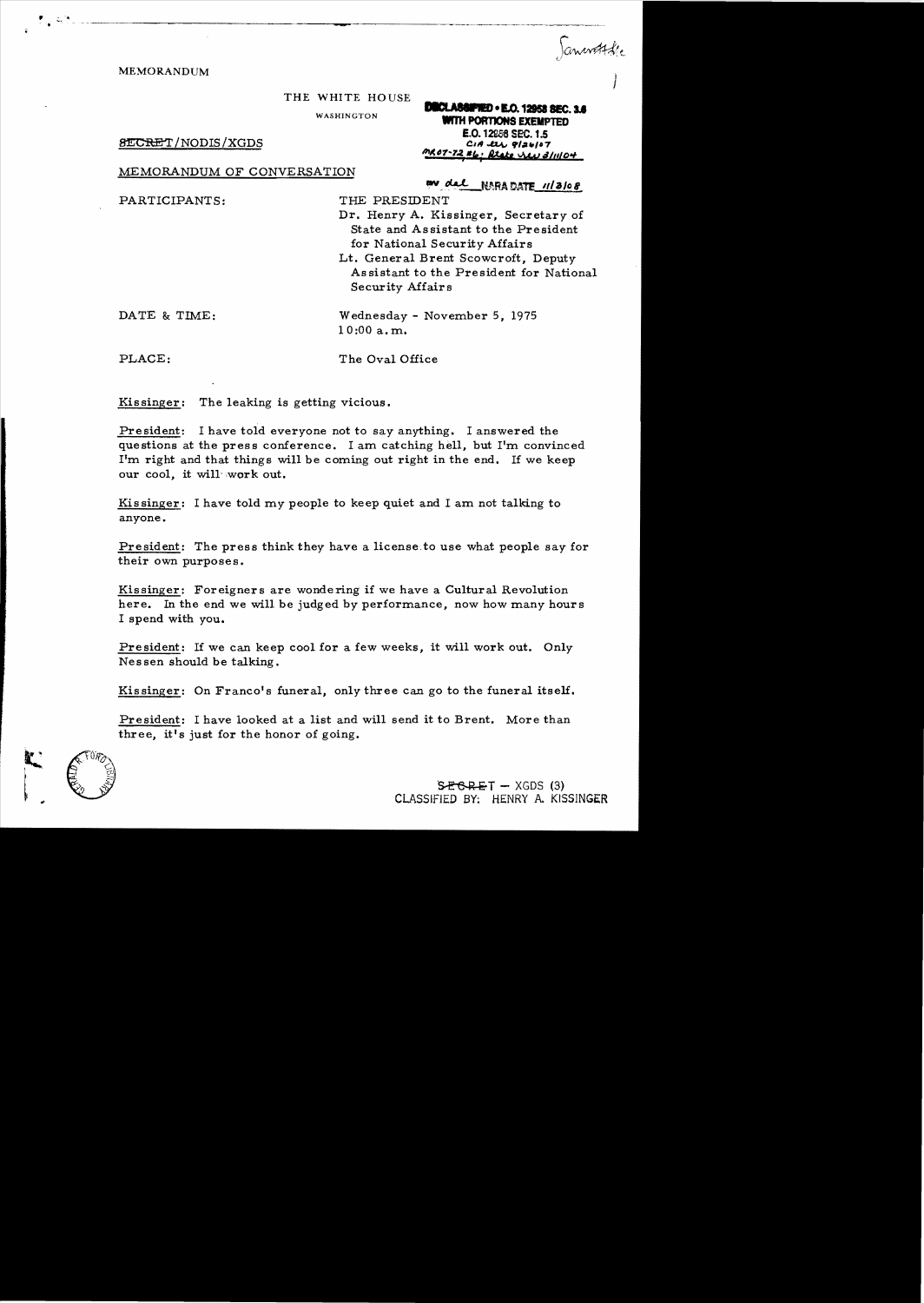#### *•* ~lNODIS/XGDS

Kissinger: The Economic Summit is going well. Do you have any problem about staff people going? I would like to take two or three. I thought I would ride the backup.

-2

President: Betty is not going. You can sleep in her cabin.

Kissinger: Have we heard from the Chinese.

Scowcroft: Just that they have received our note and would study it.

President: I am speaking before the New England Conference. I would. like to give a strong defense speech. I would like to make a strong pitch that I am tough, that you are, that Rumsfeld and Bush are ~- look at the record.

Kissinger: Say: We want peace, but not at the sacrifice of our principles, nor our allies. We stayed in Vietnam until the very end, Mayaguez, Angola we can't talk about.

President: Brent, will you draft something?

Kissinger: You know about the coup in Bangledesh. It seems purely internal.

The Moroccans and Spanish are still talking. They want to stimulate a compromise in Portugal. I am in favor of it, but not if it is amateurish. I have a day between NATO and the Consumer-Producers Conference in December. I may go to Spain for a day.

The Turks are speaking in Delphic terms and are cautious to move. The Greeks are stalling until the UN debate. The Turks are now willing to talk territorial concessions and bizonal consideration simultaneously.

The Germans have come up with an idea. Turkey has trouble giving territory directly to Greece. The idea is to create a third zone, administered, by the central government, of the territory given back by the Turks. It has the advantage that the central government will har e more power. The disadvantage is that the Turks demand equal representation and the Greeks say no. .

Another idea is to send Wayne Hays to Ankara to lay down 'the law. My peoples are opposed to sending him.

#### SECRET/NODIS/XGDS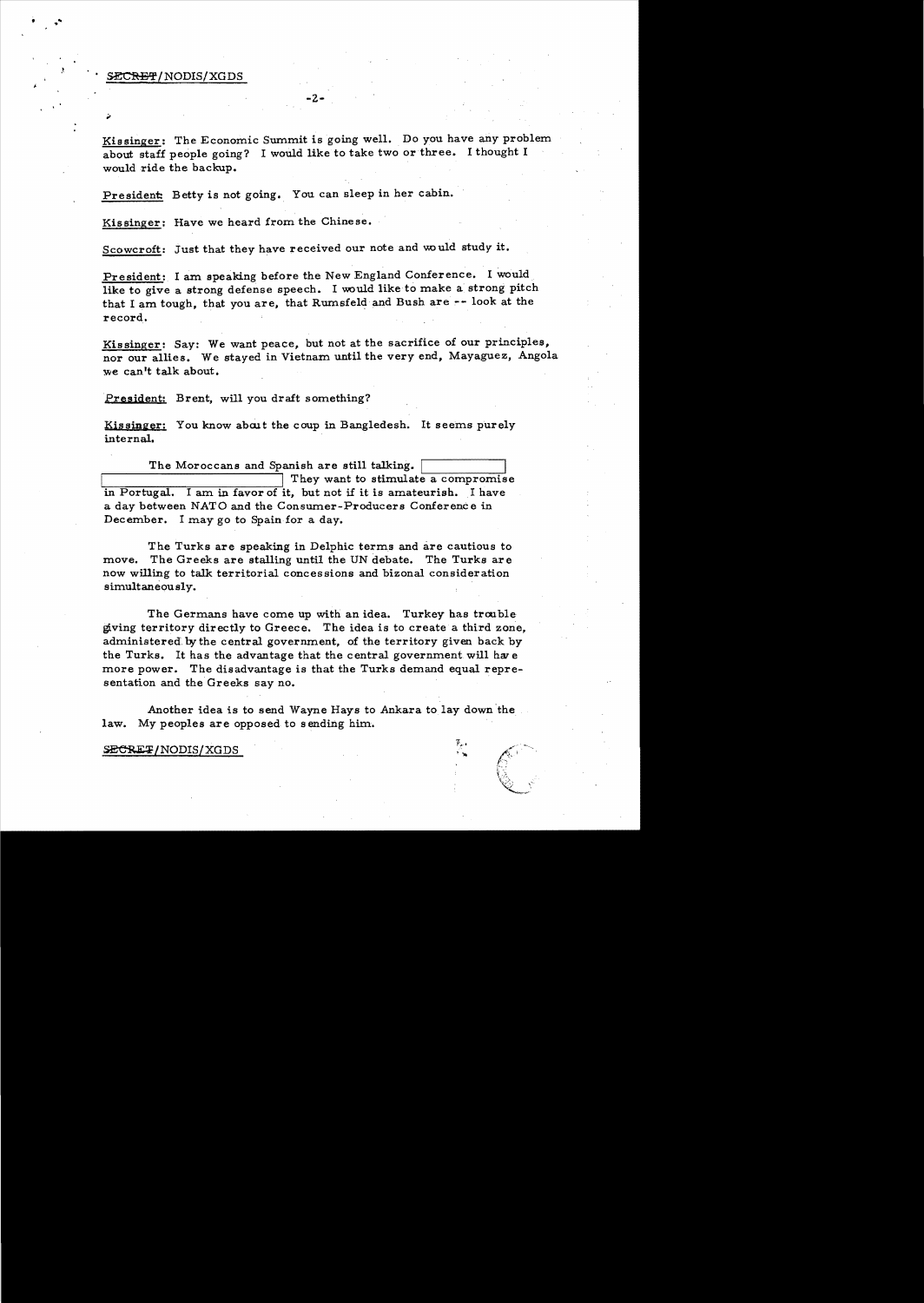### ${SE} \text{CREF}/\text{NODIS}/\text{XGDS}$   $-3-$

President: I think it is a good idea. Hatfield got a PL-480 amendment making the MSA countries break out 80-20.

Kissinger: Elli0t"Richardson called to suggest Charles Adams for London. Did you also notice that Elliot said he would be a candidate for Secretary of State or Vice President if they were open?

President: [Laughs] And not for President?

Kissinger: What do you think about resor for NATO?

President: I think it would be a prestigious appointment.

Kissinger: We could send someone like Vest or McCloskey to MBFR. It is sort of stagnated right now, and Resor might do better in pushing NATO on MBFR.

# SECRET NODIS XGDS